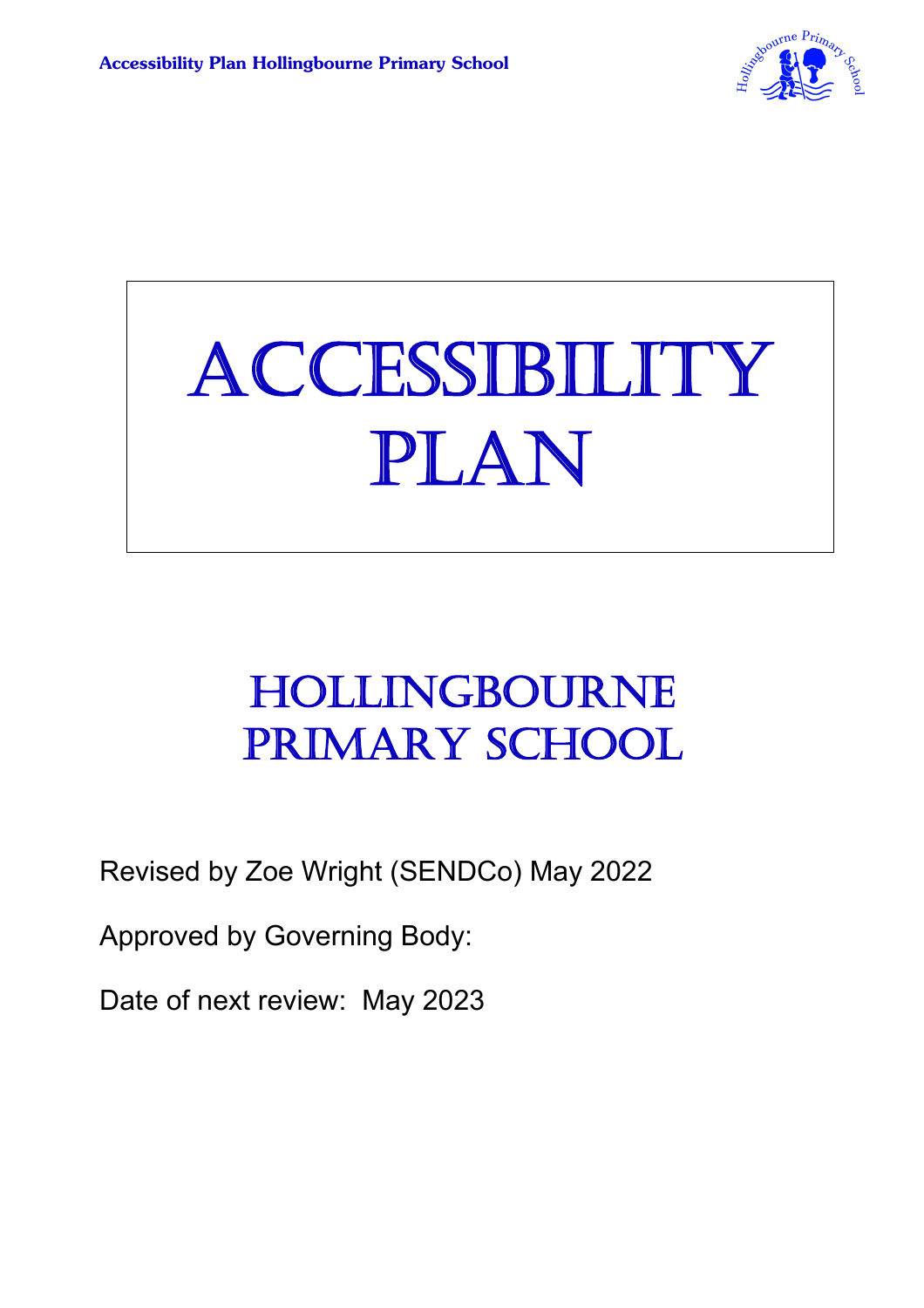

At Hollingbourne Primary School children are provided with high quality learning opportunities so that each child attains and achieves all that they are able to. Everyone in our school is regarded as important individuals and included in all aspects of learning regardless of their educational, physical, sensory, social, spiritual, emotionaland cultural needs. We are a safe school, committed to improving children's confidence and self-esteem through accessing all aspects of the curriculum.

For any pupils or adults with a disability and who require a wheelchair, Hollingbourne Primary can be accessed via the side gate of our school. We also have a disabled toilet for pupil and adult use. This is located in the hall and has a ramp to access the building.

This Accessibility Plan is drawn up in compliance with current legislation and requirements as specified in Schedule 10, relating to Disability, of the EqualityAct 2010. School Governors are accountable for ensuring the implementation, review and reporting of progress of the Accessibility Plan over a prescribed period.

The Equality Act 2010 replaced all existing equality legislation, including the Disability Discrimination Act. The effect of the law is the same as in the past, meaning that "schools" cannot unlawfully discriminate against pupils because of sex, race, disability, religion or belief and sexual orientation".

According to the Equality Act 2010 a person has a disability if:

- (a) He or she has a physical or mental impairment, and
- (b) The impairment has a substantial and long-term adverse effect on his or her ability to carry out normal day-to-day activities.

The Accessibility Plan is structured to complement and support the school's Equality Objectives. We understand that the Local Authority will monitor the school's activity under the Equality Act 2010 (and in particular Schedule 10 regarding Accessibility) and will advise upon the compliance with that duty.

The school recognises and values parent's knowledge of their child's disability and its effect on their ability to carry out everyday activities and respects the parent's and child's right to confidentiality.

The Hollingbourne Primary School Accessibility Plan addresses improving physical and curriculum access for all pupils, staff and visitors to the school within a given timeframe where practicable.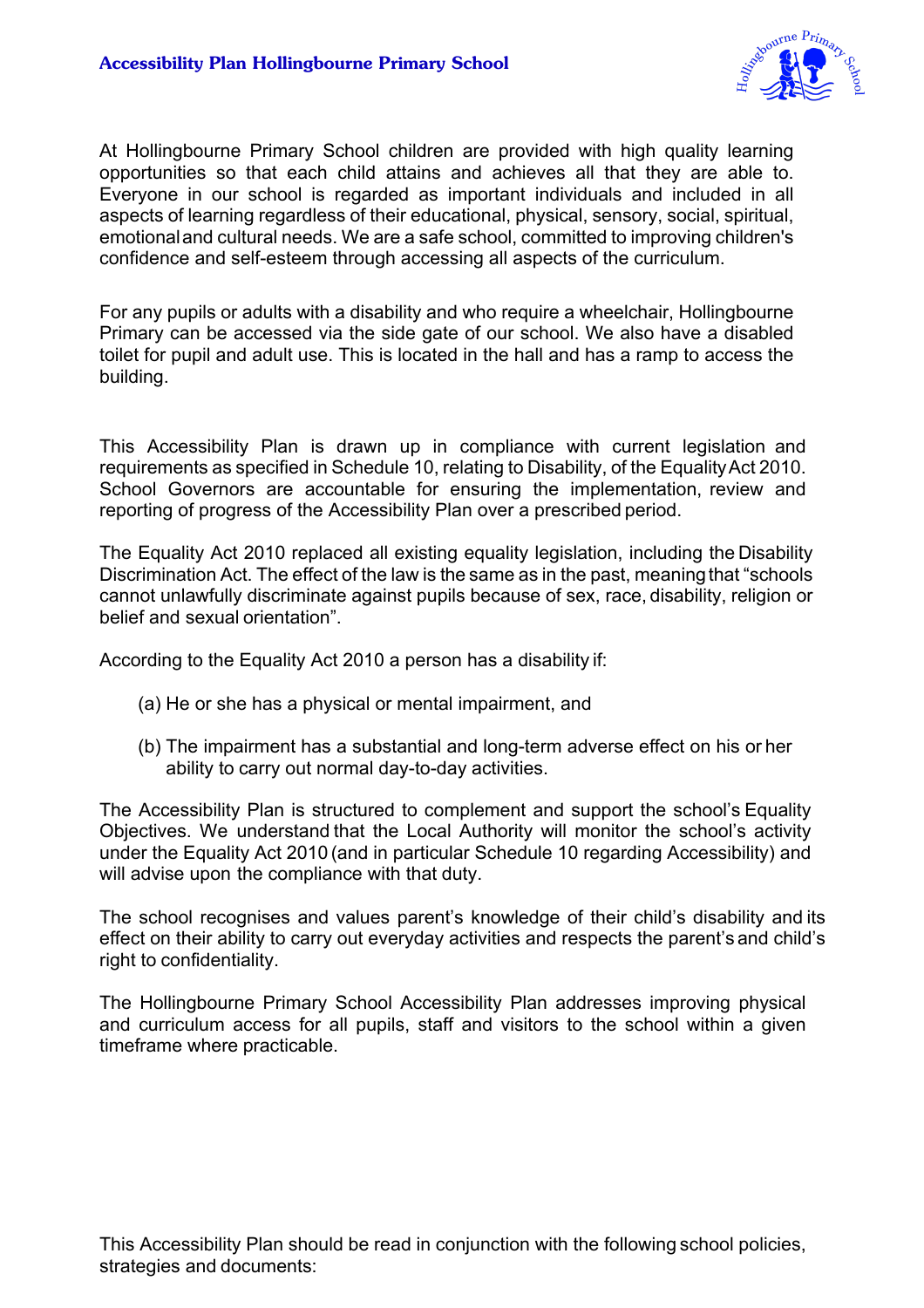

- Behaviour Management Policy
- Curriculum Policies
- Emergency Plan
- Health & Safety Policy
- School Improvement Plan
- Special Educational Needs Policy
- Teaching and Learning Policy

The Accessibility Plan will be published on the school website.

The Accessibility Plan will be monitored through the Governor Resource Committee.

The Accessibility Plan may be monitored by Ofsted during inspection processes in relation to Schedule 10 of the Equality Act 2010.

It is a requirement that the school's accessibility plan is resourced, implemented, reviewed and revised as necessary and reported on annually. Attached is a set of action plans showing how the school will address the priorities identified in theplan.

The priorities for the Accessibility Plan for our school were identified by:

- **The Governing Body**
- **Head Teacher**
- **SENDCo**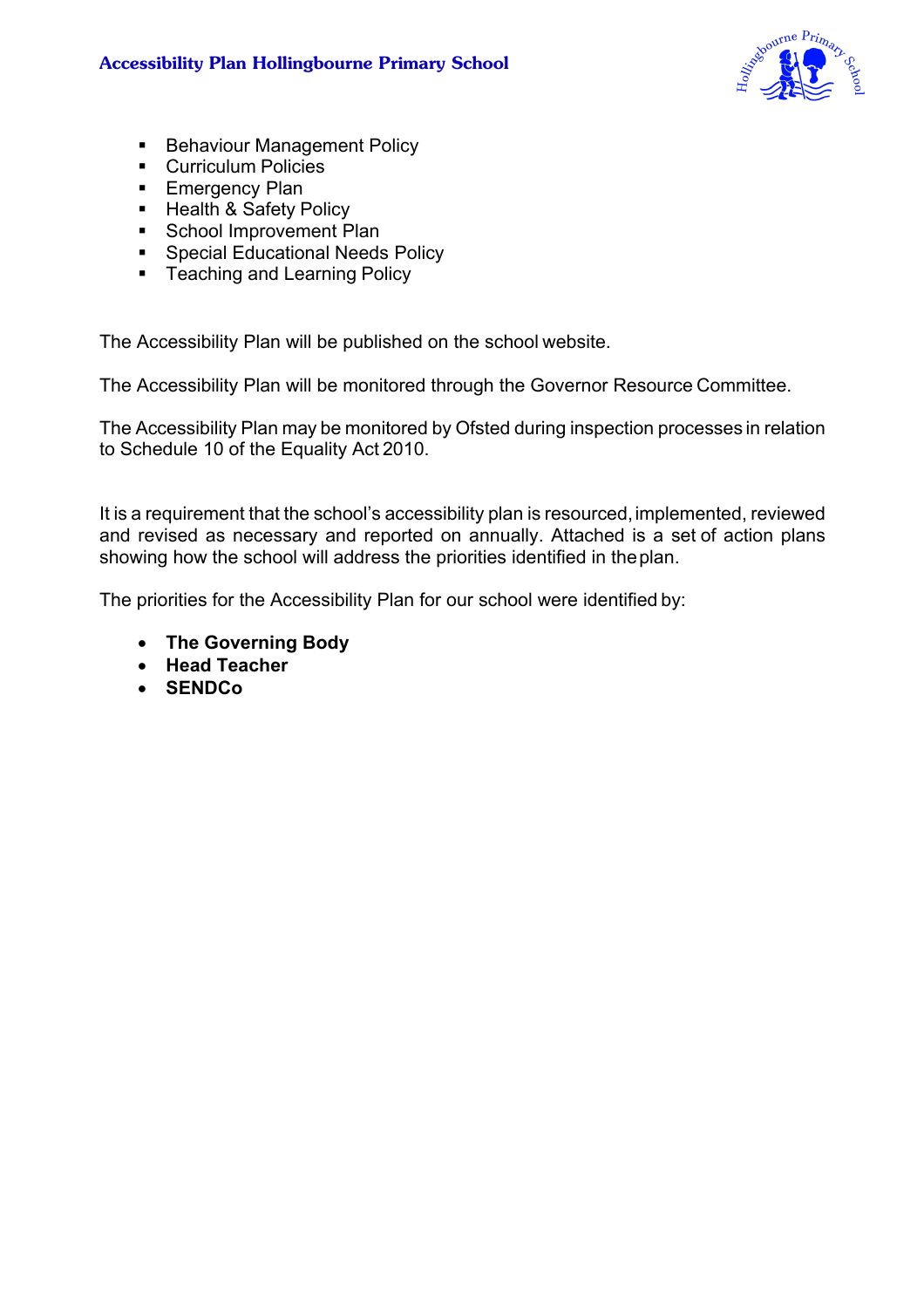

#### **Accessibility Plan Hollingbourne Primary School**

#### **Improving Physical Access 2022**

| <b>Ref</b>     | <b>Question</b>                  | <b>Recommendations</b>                                                                                                                                                                                                                                                                                                                                   | <b>Time Scale</b> | <b>Priority</b> | <b>Cost</b>                                                          | <b>Date Completed</b> | <b>Responsibility</b> |               |
|----------------|----------------------------------|----------------------------------------------------------------------------------------------------------------------------------------------------------------------------------------------------------------------------------------------------------------------------------------------------------------------------------------------------------|-------------------|-----------------|----------------------------------------------------------------------|-----------------------|-----------------------|---------------|
|                |                                  |                                                                                                                                                                                                                                                                                                                                                          |                   |                 |                                                                      |                       | <b>PFT</b>            | <b>School</b> |
| 1              | Corridor                         | Keep corridors clear from<br>obstructions.<br>Ensuring pupils remain in the<br>playground during break times<br>unless permission is given.<br>Staff to support and enforce<br>this. Monitors allocated to<br>oversee this.                                                                                                                              | Immediate         | High            | None                                                                 | Ongoing               |                       |               |
| $\overline{2}$ | Signage and fire<br>alarm system | Emergency exit signs are<br>clearly visible and readable to<br>all pupils and staff.<br><b>Personal Emergency</b><br>Evacuation Plan written with<br>pupils considered highly<br>vulnerable e.g. significant<br>physical disability.<br>Fire alarm system has been<br>upgraded providing higher<br>pitched sound and increased<br>sounders with visuals. | immediate         | High            | If signs<br>require<br>updating<br>SENDCo time                       |                       |                       |               |
| 3              | Sensory needs                    | Teachers to consider<br>adaptations e.g.best seating<br>position, minimising noise,<br>access to fall out spaces, for<br>pupils with sensory differences.<br>Teachers to avoid using white<br>screens on the interactive<br>boards.                                                                                                                      | On going          | medium          | Possible<br>resource<br>implication<br>where gaps<br>are identified. | Ongoing               |                       |               |